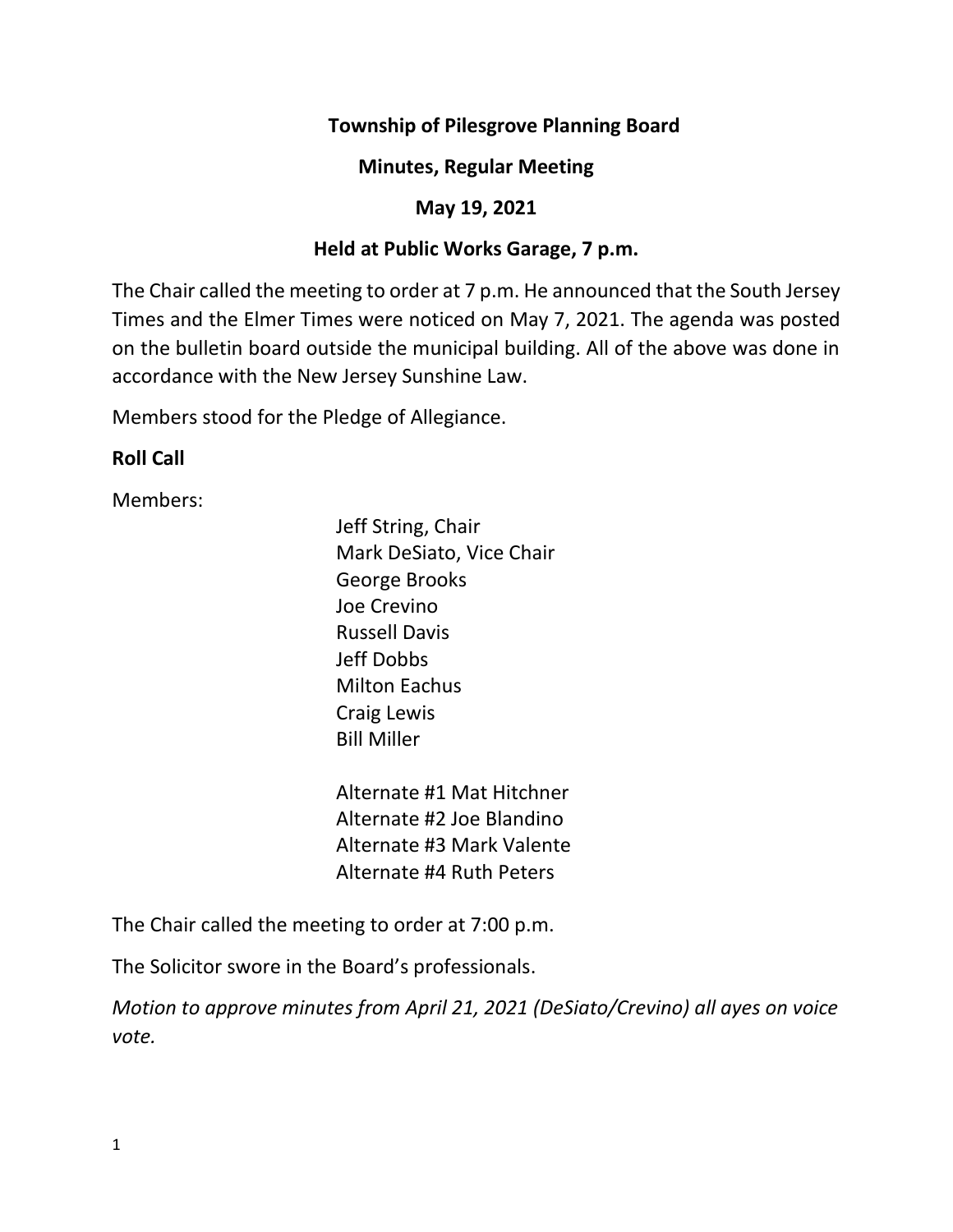#### **Resolutions**

**Res. No. 2021-***019* John DiGregorio, memorializing Board action to approve variance, Block 61, Lot 4.0. *Motion to approve (Valente/Eachus) all ayes on roll call, with Mr. Crevino and Mr. Lewis abstaining.*

#### **Completeness Hearing**

# **2021-007 Chris Moore, Block 2.07, Lot 18, bulk variance for installation of a pool.**

The Engineer reviewed the Moore application and the request to build a pool in the back yard which will increase lot coverage to more than 20 per cent; the allowable is 12 per cent. He itemized three items to be addressed at the public hearing, but had no objection to the application being deemed complete. He also said he did not object to a waiver of a wetlands delineation.

*Motion to deem complete (Desiato/Crevino) all ayes on roll call.*

#### **Discussion: Master Plan**

Special Planner Kevin Rijs provided a general overview, highlights and local impacts resulting from the recent legislation on legalization of marijuana. He said the law requires municipalities to act within 180 days; if not, the state provisions for licensing will be allowed in all industrial and commercial zones and certain activities in retail zones. Rijs reviewed definitions, key provisions, municipal constraints imposed by the state law, and municipal options. The law permits municipalities to opt-out, which allows a municipality to develop standards and opt-back-in at a future date. Failure to opt-out would mean the municipality would be under the state regulation for five years. There was discussion about growing in agricultural zones. August 21, 2021 is the deadline. Rijs said his recommendation would be fore the municipality to develop conditional uses and parameters. Planner Randy Scheule provided information on scale of businesses under the licensure. The board will discuss at the next meeting.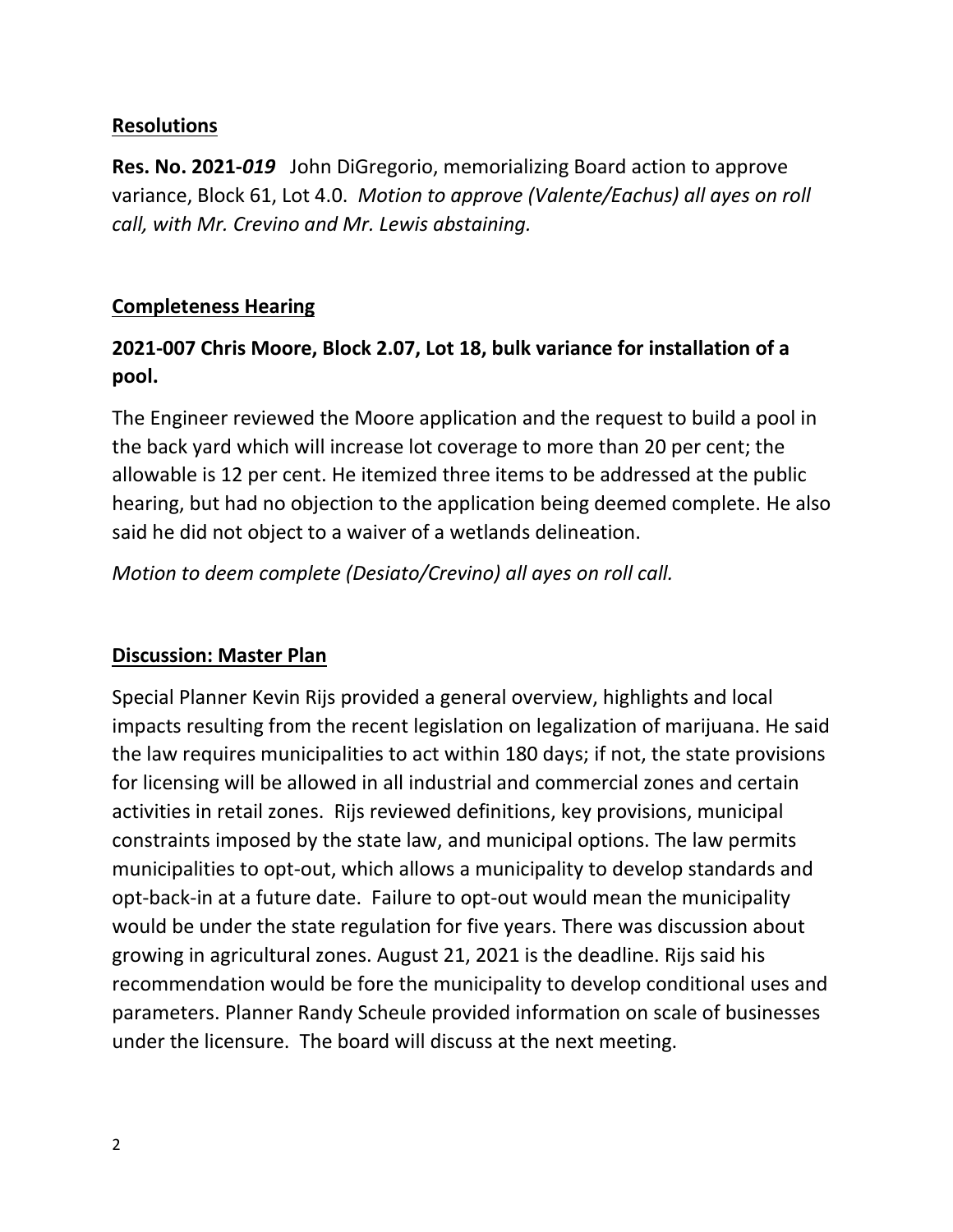## **Public Hearing**

## **2020-011 Pilesgrove Solar (Nichomas Run Solar Farm) Use/Conditional Use Variance, Block 60, Lots, 3, 4, 4.01, 5, 8, and 9. Block 61, Lots 3, 4, and 5.**

Keith Davis, attorney for the applicant, said his key witnesses are here should they have any additional questions.

Solicitor Joe DiNicola instructed the Board on how to analyze the criteria for negative impacts on public interest as it prepares to vote. The law determines that solar facilities are already determined to be an inherently beneficial use, so the Board does not address that side of a variance request.

Russell Davis asked about aesthetic concerns; the Solicitor said conditions can be made part of the approval or as part of the site plan. The Solicitor recommended any conditions be put into place now, before the vote. There was further discussion on buffers. Keith Davis assured the board that additional landscaping, buffers and screening can be discussed. He said a detailed landscaping plan has been submitted. Buffering, berms, and farm views were discussed. Mr. Miller said he was not convinced that the sheep operation is viable. He requested the Board determine its position on whether the parcel is too big. The Solicitor recommended a full discussion. The public interest of a visual of farmland was discussed. There was discussion on how to increase visual of the farm. There was discussion on reclamation after the useful life, and a further condition of a sunset clause with a provision for calling in the bond. Keith Davis said he will take whatever conditions the Board requires and go back to the application's professionals to ensure compliance. He said staff calculated it would be an additional 30 acres in buffers to make the changes discussed by the board. There was discussion of the useful life, estimated to be 35 years, changes/advances in technology, and termination of use and reclamation within 12 months to other agricultural use. The Solicitor expressed some concern about variances running with the land, and there is gray area when it comes to placing a condition on the land for a successor. There was further discussion. Davis said when the last panel is removed and can secure a third party to step in, the useful life will be completed. The applicant said there is a possibility of inactivity should the transformer fail. That could take up to 12 months to replace it, but the sheep farming operation would continue. The Solicitor said should the sheep operation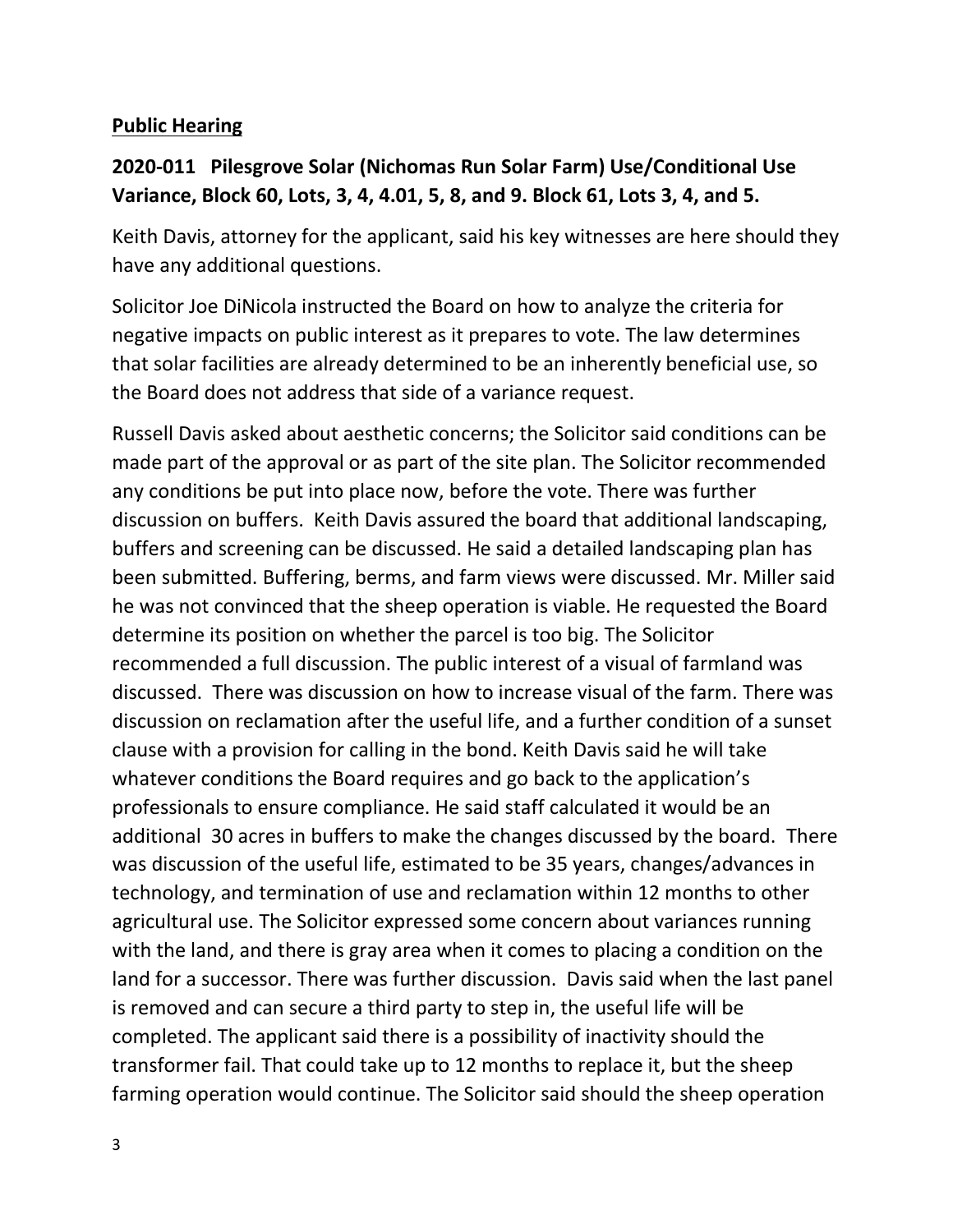not work, the applicant would have to return to the board as it would be out-ofcompliance with the approvals for the variance. The Board questioned the long term viability of raising 1000 sheep in New Jersey. The applicant's witness said she already has 1000 sheep on her property now, on one tract of land. Keith Davis said the Township could request annual reports.

The Solicitor recapped the discussion, which he characterized as very good. He said the board sill needs to consider its position on the size of the project. Several Board members expressed concern, and said it is not their job to make a substantial change to the master plan, but rather interpret the master plan. Discussion returned to buffers and sheep. Davis said staff calculated the exclusive of wetlands and buffers, open space was 25 to 27 acres along County House Road and Route 45

The Solicitor recapped discussion for possible conditions on buffers, berms, sheep, reclamation, landscaping plans, etc. in which the applicant was agreeable . There was additional discussion.

The Solicitor explained five votes are needed. He asked members to make a statement with their vote.

*Motion to approve the variance with conditions, second by Desiato, failed 4-3 on a roll call vote.*

On roll call:

Davis, yes

Desiato, yes with conditions discussed.

Dobbs, yes

Miller, no, because it is a zoning change and should be in front of township committee. The size is too large for the Planning Board to consider.

String, no, same reason expressed by Miller.

Hitchner, no, same reason expressed by Miller and String; size is too large. A zoning issue.

Eachus, no, stating it is a zoning issue, too large for the Planning Board to consider, and the size of the project changes the character of the township.